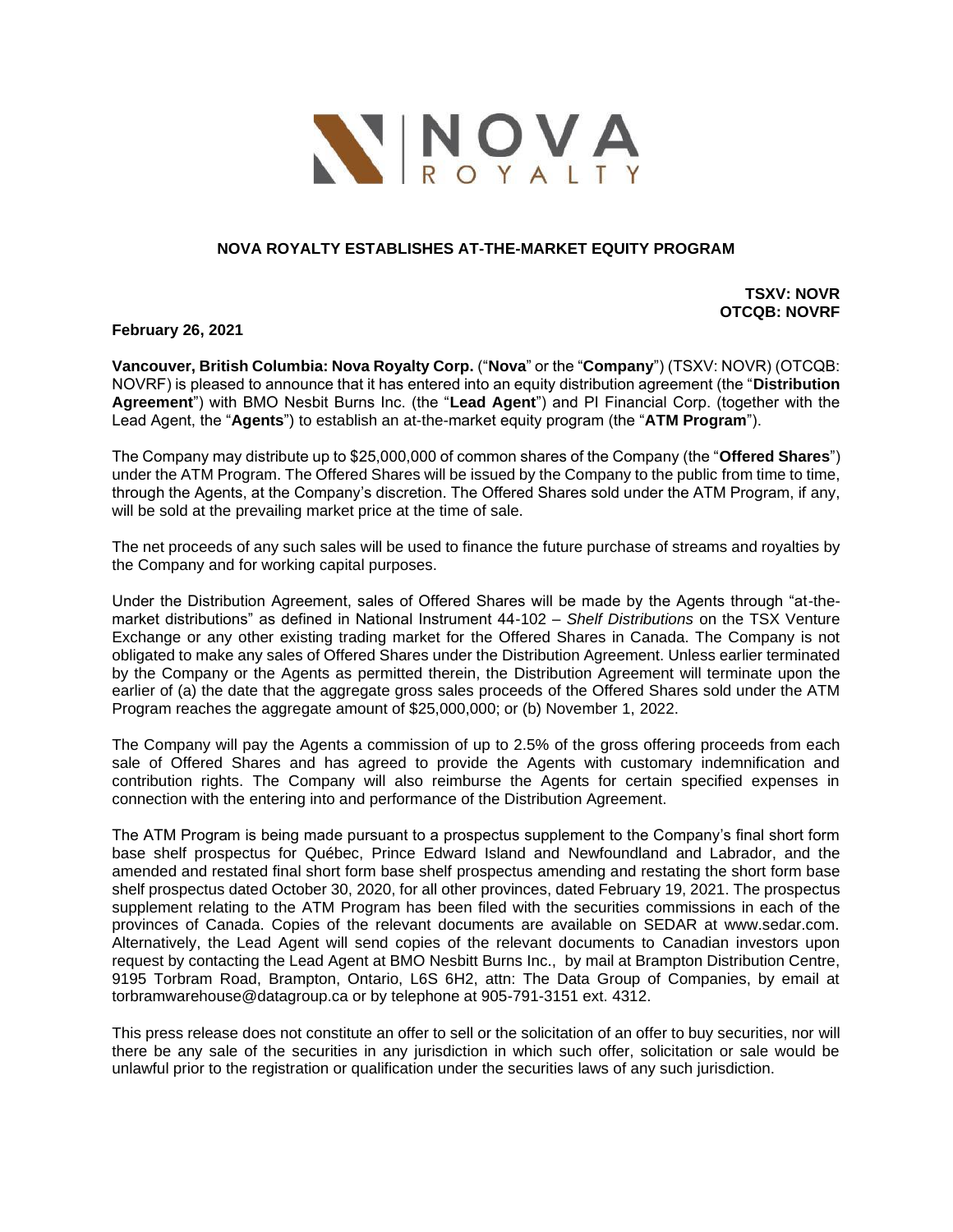#### **Corporate Updates**

The Company has granted 325,000 stock options and 405,000 restricted share units to certain officers, directors, employees, and consultants. The stock options have an exercise price of C\$4.75 per common share and once vested, can be exercised until March 1, 2026. Each option and restricted share grant vests in three equal installments of every 12 months from the date of issue. Nova also intends to issue 57,143 common shares to Seabord Management Corporation for past services between June 1 to October 1, 2020 ("**Seabord Shares**") at a deemed price of C\$0.50 per share reflecting the price of the common shares of Nova at the time the expense was incurred. The Seabord Shares are subject to TSX Venture Exchange acceptance and will be subject to a four month hold period.

## **About Nova**

Nova is a royalty company focused on providing investors with exposure to the key building blocks of clean energy – the world's major copper and nickel mines. The Company is headquartered in Vancouver, British Columbia and is listed on the TSXV under the trading symbol "NOVR" and on the OTCQB under the trading symbol "NOVRF".

## **ON BEHALF OF NOVA ROYALTY CORP.,**

(signed) "Alex Tsukernik"

President and Chief Executive Officer Phone: (604) 696-4241 Email: [info@novaroyalty.com](mailto:info@novaroyalty.com) Website: [www.novaroyalty.com](http://www.novaroyalty.com/)

*Neither the TSX Venture Exchange nor its Regulation Service Provider (as that term is defined in the policies of the TSX Venture Exchange) accepts responsibility for the adequacy or accuracy of this release.*

#### *Cautionary Note Regarding Forward-Looking Statements*

*Often, but not always, forward-looking statements can be identified by the use of words such as "plans", "expects", "is expected", "budgets", "scheduled", "estimates", "forecasts", "predicts", "projects", "intends", "targets", "aims", "anticipates" or "believes" or variations (including negative variations) of such words and*  phrases or may be identified by statements to the effect that certain actions "may", "could", "should", "would", *"might" or "will" be taken, occur or be achieved. Forward-looking statements and information include, but are not limited to, statements with respect to the Offered Shares sold under the ATM Program; the use of proceeds from any such sale of Offered Shares; future development, production, recoveries, cash flow and other anticipated or possible future developments at the properties on which the Company currently holds royalty and stream interests or relating to the companies owning or operating such properties. Forward-looking statements and information are based on forecasts of future results, estimates of amounts not yet determinable and assumptions that, while believed by management to be reasonable, are inherently subject to significant business, economic and competitive uncertainties, and contingencies. Forward-looking statements and information are subject to various known and unknown risks and uncertainties, many of which are beyond the ability of Nova to control or predict, that may cause Nova's actual results, performance or achievements to be materially different from those expressed or implied thereby, and are developed based on assumptions about such risks, uncertainties and other factors set out herein, including but not limited to: the risk that the parties may be unable to satisfy the closing conditions for the contemplated transactions or that the transactions may not be completed; risks associated with the impact of general business and economic conditions; the absence of control over mining operations from which Nova will purchase precious metals or from which it will receive stream or royalty payments and risks related to those mining operations, including risks related to international operations, government and environmental regulation, delays in mine construction and operations, actual results of mining and current exploration activities, conclusions of economic evaluations and changes in project parameters as plans are refined; problems related to the ability*